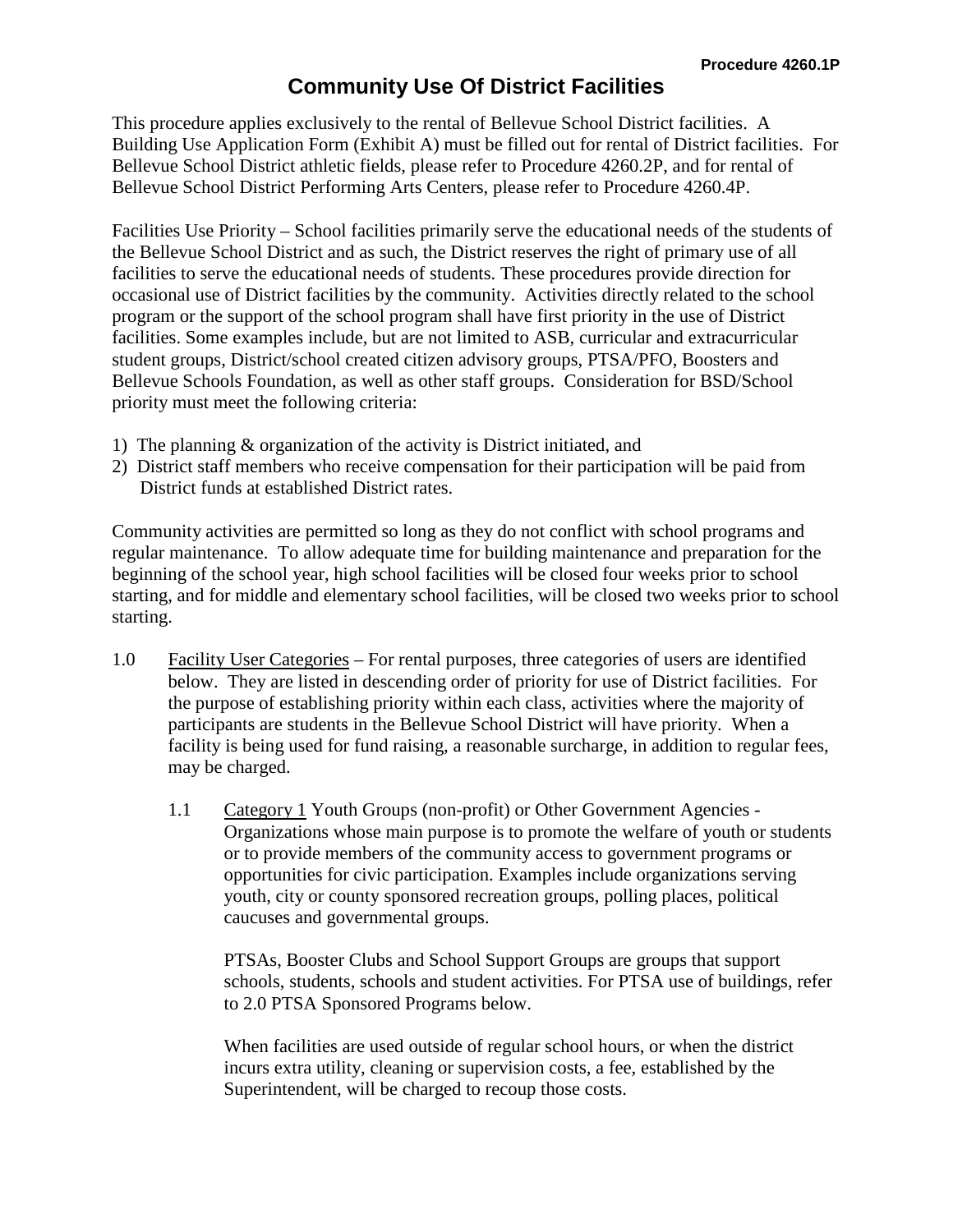Youth organizations engaged in sports activities and using school facilities must provide a statement of compliance with the policies for the management of concussion and head injury in youth sports as required by Chapter 28A.600 RCW.

- 1.2 Category 2 Adult Nonprofit Groups Adult Nonprofit groups and organizations may use school facilities for lectures, promotional activities, rallies, entertainment, college courses, or other activities for which public halls or commercial facilities generally are rented or owned. The district will charge a rental rate in excess of costs incurred. Excess charges may be waived when a service club or other nonprofit group is raising funds for charitable purposes. To be granted this exception, the charitable organization must be a recognized 501(c)3 organization. Professional fundraisers representing charities must provide evidence that they are registered and bonded by the State of Washington. Such fund-raisers must provide evidence that the charity will receive at least sixty (60) percent of the gross revenues received from the public prior to facility use approval. Similar treatment may be granted to public universities and colleges when offering college courses within the community or when any university/college is offering a course for staff at the request of the district. Nonprofit groups of the kind that in most communities have their own facilities (churches, lodges, veterans groups, granges, etc.) who wish to use district facilities on a regular but temporary basis, may do so under this rental rate, but for no more than two years and may not average more than twelve hours of use per week.
- 1.3 Category 3 Commercial Enterprises These include profit-making organizations and business-related enterprises. While the district would prefer these organizations use commercial or private facilities, facilities can be rented for nonregular use at the prevailing rate charged by commercial facilities in the area.

### 2.0 PTSA Sponsored Programs:

- 2.1 All PTSA meetings, programs and events require a Building Use Application Form (Exhibit A), a Certificate of Insurance, and an Additional Endorsement Form be submitted. Building use fees will be waived, however, additional custodial costs may be levied, in accordance with the building use fee schedule for extended hours, weekends, holidays and/or risks to District Property.
- 2.2 PTSA sponsored activities for students involving third party vendors require a Building Use Application Form (Exhibit A), a Certificate of Insurance, and an Additional Endorsement Form be submitted.
- 2.3 Fees associated with PTSA sponsored activities for students will be collected and managed by PTSAs using PTSA procedures. Building use fees will be waived, however additional custodial costs may be levied in accordance with the building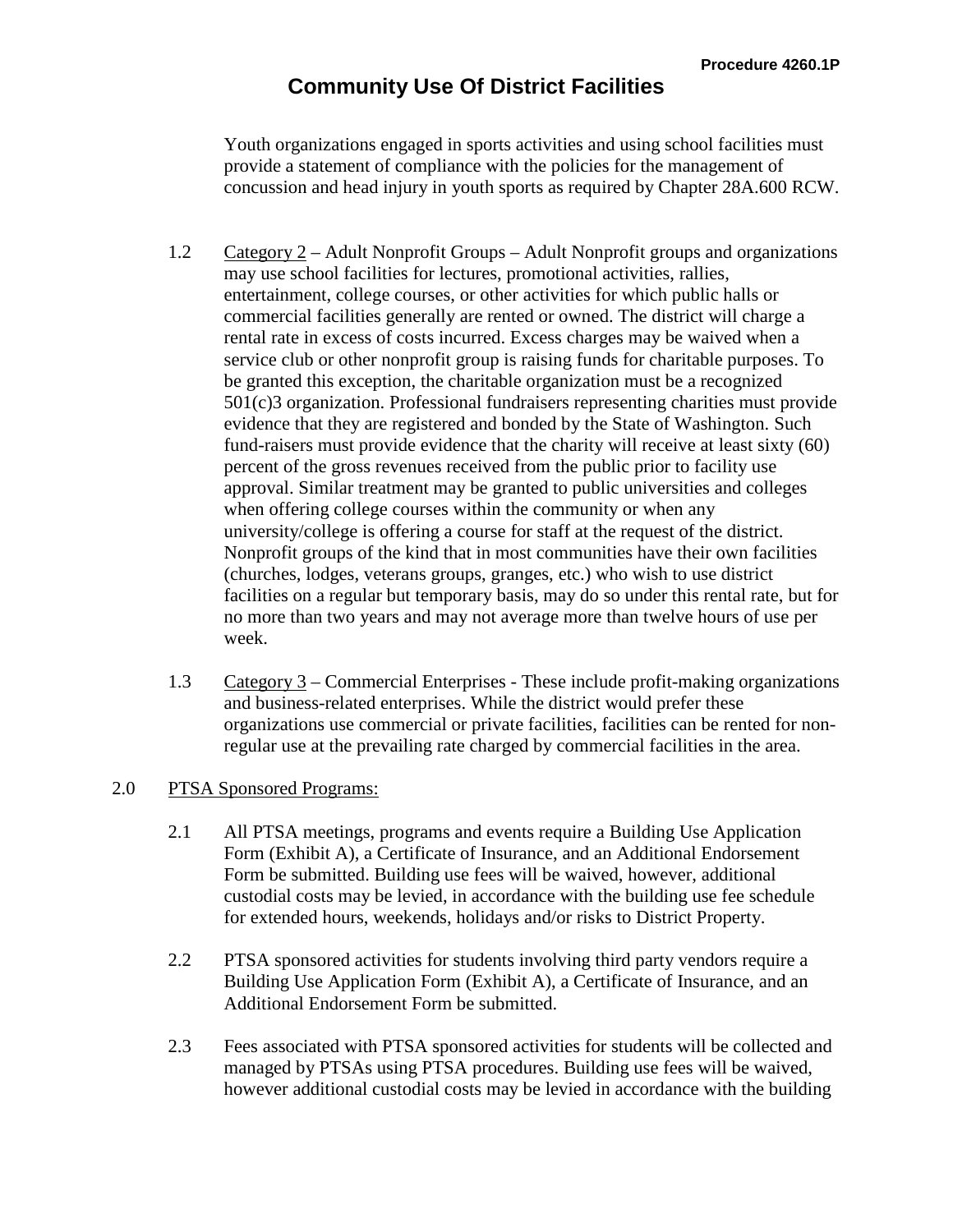use fee schedule for extended hours, weekends, holidays and/or risks to District Property. PTSAs are encouraged to submit all activities for the school year by September  $15<sup>th</sup>$  each year.

2.4 If students participating in PTSA sponsored activities are not under the supervision of District employees at all times, a background check must be completed using the District approved platform by each employee or volunteer of the organization providing the activity. Any fees associated with background checks will be waived. The school will inform the PTSA when the background checks are complete.

#### 3.0 Payment of Facility Fees

- 3.1 BSD groups using District facilities outside scheduled custodial hours, will be charged for STAFFING FEES for which the groups are responsible. Due to the technical nature of the District's Performing Arts Centers, potential supervisory and/or technical staffing fees may be incurred. Further, when the activity will result in an additional expense to the District, a charge equal to the additional cost will be made. Examples: arrangements for additional custodial coverage, use of special equipment and/or trained District employees, lunchroom staffing, etc.
- 3.2 Nonprofit groups are required to provide the Bellevue School District with a Unified Business Identifier (UBI) Number so the District can check an organization's nonprofit status. The UBI number must be indicated on the Building Use Application form.
- 3.3 A non-refundable processing fee is required at the time of request from all user groups except Bellevue School District programs and District/School oriented groups.
- 3.4 Fees will be calculated based on user category, space requested, and amount of time to be used. Should district costs exceed the estimate given on the application, an adjustment will be made. No adjustment will be made for time requested and not utilized unless written notification of the change is received as specified in paragraph 2.10 and 2.11. Fees schedules may be updated annually and available on-line or at District Offices.
- 3.5 Applications will not be considered approved until a written use agreement has been signed by the applicant (user), the designated site representative, and the District's designated administrator. Applicants may be required to provide a copy of their approved Building Use Application at the time of their use of the facility.
- 3.6 Fees for commercial enterprises will be comparable with community private sector charges for similar facilities.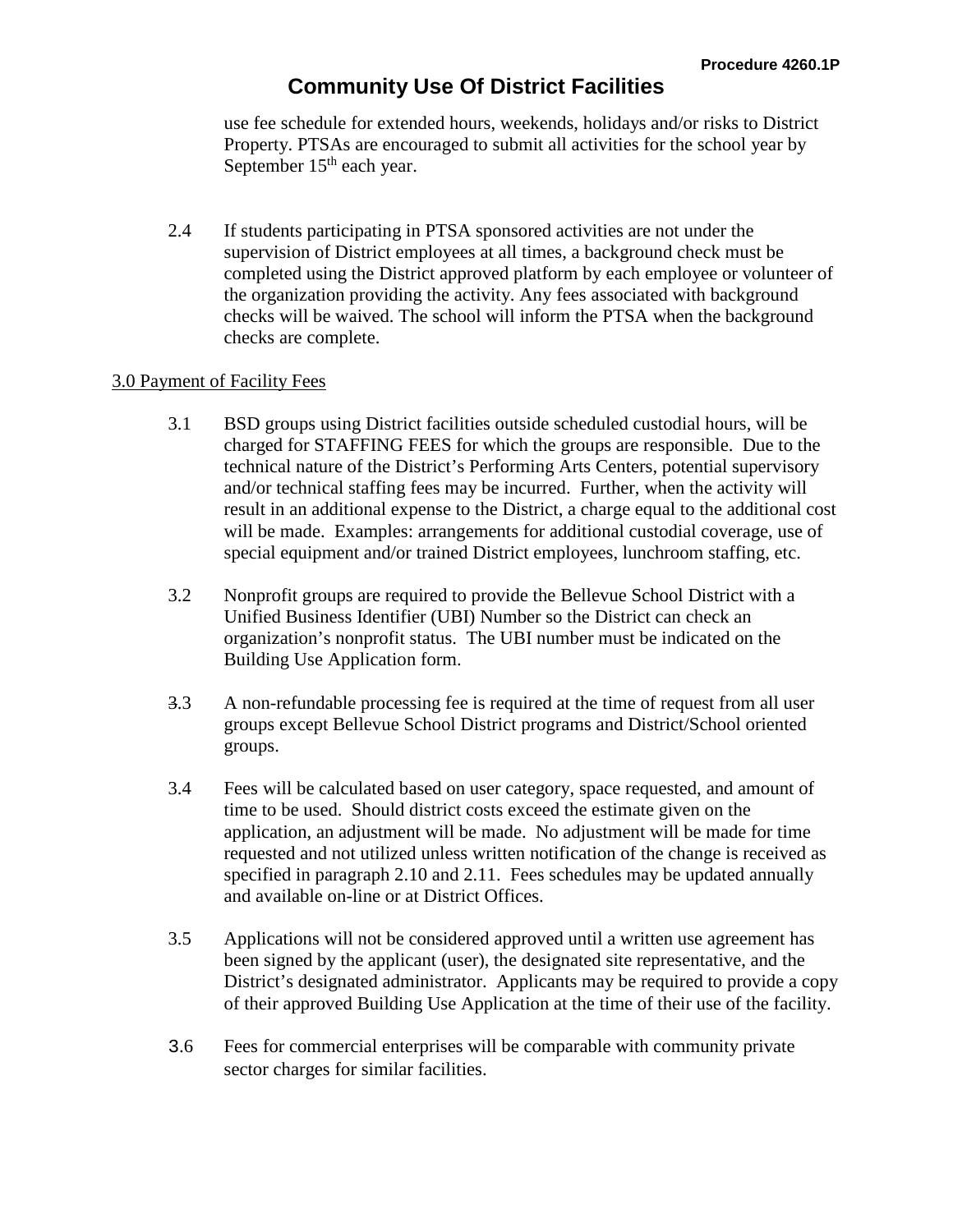- 3.7 For facility or room use not specifically identified on the fees schedule, the Director of Facilities or designee will establish a fee based on the intent of policy and comparable to like uses.
- 3.8 All fees will be paid upon receipt of invoice of an approved Building Use Application. Only groups with approved applications will be admitted to District facilities.
- 3.9 If user fees exceeds \$200.00, the planned facility use will extend over more than one date, and the user group can demonstrate an ongoing source of revenue (Boys/Girls Club of Bellevue, Bellevue Community College, YMCA, Bellevue Parks and Recreation, Little League, and Soccer Associations), the District's accounting department may allow an extended payment schedule.
- 3.10 If a scheduled facility use is changed and/or cancelled, the user shall notify the building principal or designee in writing seventy-two (72) hours in advance of the scheduled use.
- 3.11 To be eligible for a refund or fee adjustment the user must comply with paragraph 2.10 above and submit a statement of non-use and/or schedule change (along with a copy of their "72-hour written use cancellation") to the Facilities Use office within three business days following the scheduled use.
- 3.12 No fees will be charged for the use of the District's tennis courts, nor will courts be reserved for other than District uses. In no event will tennis courts be used for other than recreational purposes. Commercial and/or instruction for fee activities are prohibited.

### 4.0 Special Arrangements

- 4.1 BSD equipment is not available to community users.
- 4.2 Requests for extra service such as chair setup, floor covering, or extensive cleanup will result in a special charge based on actual cost to the District.
- 5.0 Staffing/Equipment For use of a school facility when a custodian is not routinely scheduled, an additional charge will be made to cover the custodial and/or special arrangement costs.
	- 5.1 A Bellevue School District employee who is neither a participant nor affiliated with the activity in progress shall be present and in direct charge of the building or facility at the time of the use.
	- 5.2 Minimum custodial fees shall be for four (4) hours. The cost will be the current overtime hourly rate for custodians.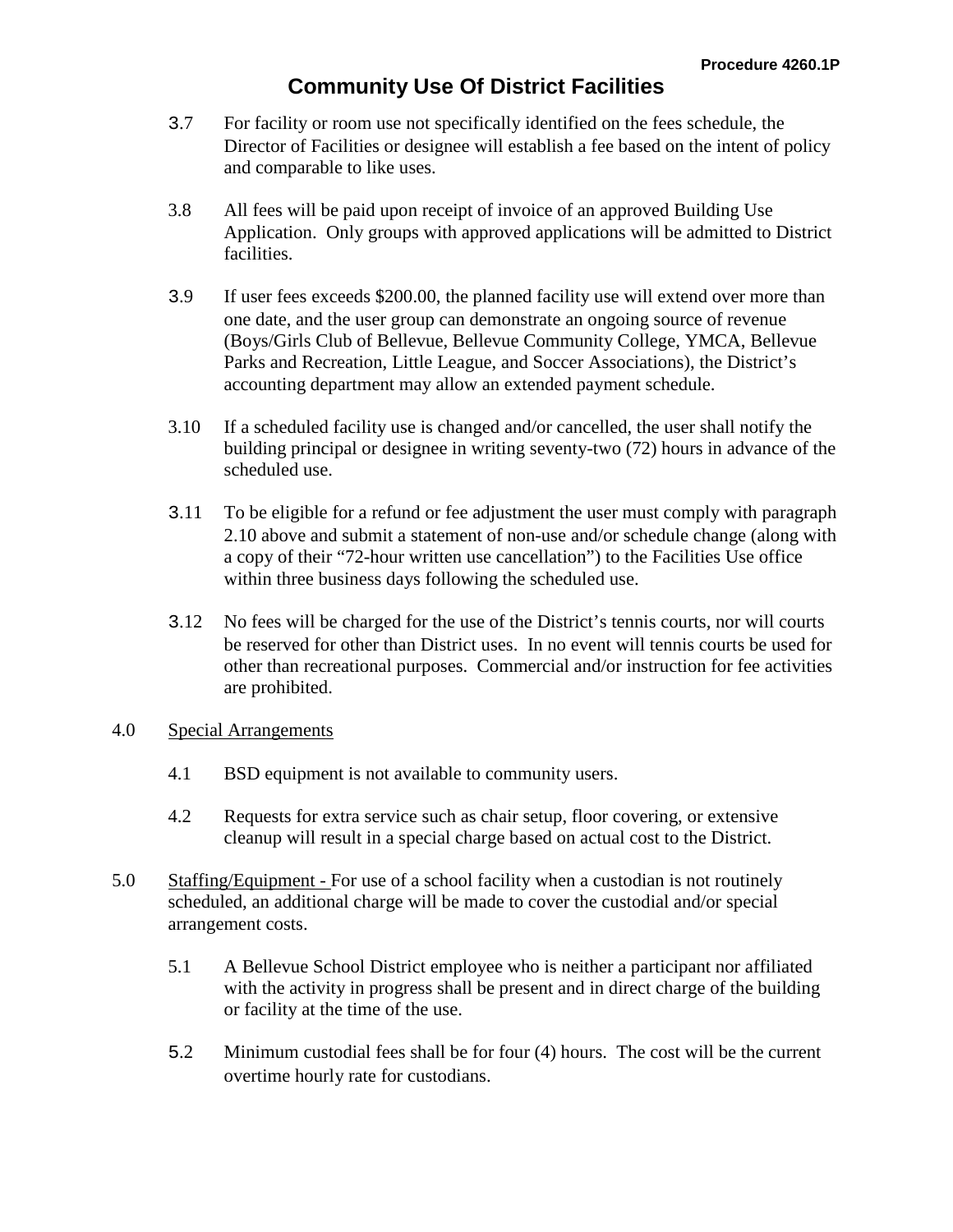- 5.3 A lunchroom employee must be in attendance when any kitchen facility is used. The fee shall be the contracted hourly fee of a lunchroom employee, with a minimum of two (2) hours.
- 5.4 BSD equipment is not available to community users.

#### 6.0 Application

- 6.1 Applications for building use can be obtained from the District web site, a school or the Facilities Department Office.
- 6.2 Completed applications should be submitted for processing to the school or the Facilities Use Office, a minimum of fourteen (14) calendar days before first requested use.
- 6.3 Multiple uses of a school facility can be arranged when submitting one application. It must be acknowledged by the applicant that if rescheduling of a facility becomes necessary, refusal to cooperate will result in cancellation of the further use of facilities. This stipulation is not to be construed that the District intends to unnecessarily disrupt an applicant's use of facilities.
- 6.4 Multiple use applications will not be accepted for years other than the current school year.
- 7.0 Sport Season Scheduling (See Procedure 4260.2 for scheduling of synthetic turf fields.)
	- 7.1 Prior to scheduling a facility for a sport season, e.g., football, baseball, basketball, soccer, track, all school activities and functions will maintain first priority. After completion, all remaining available dates will be made public.
	- 7.2 After the closing date, all applications received will be processed, and if found in order, an attempt will be made to distribute facilities in a fair and equitable way among all applicants.

### 8.0 District Cancellations

- 8.1 At its sole discretion, the District may cancel an approved facility use application if such action is deemed to be advisable or necessary.
- 8.2 In the event of a District cancellation, the District may refund any advance payment, except the non-refundable processing fee, and the user shall have no claim or right to damages or expenses. The District will not be liable for damages or losses by the user.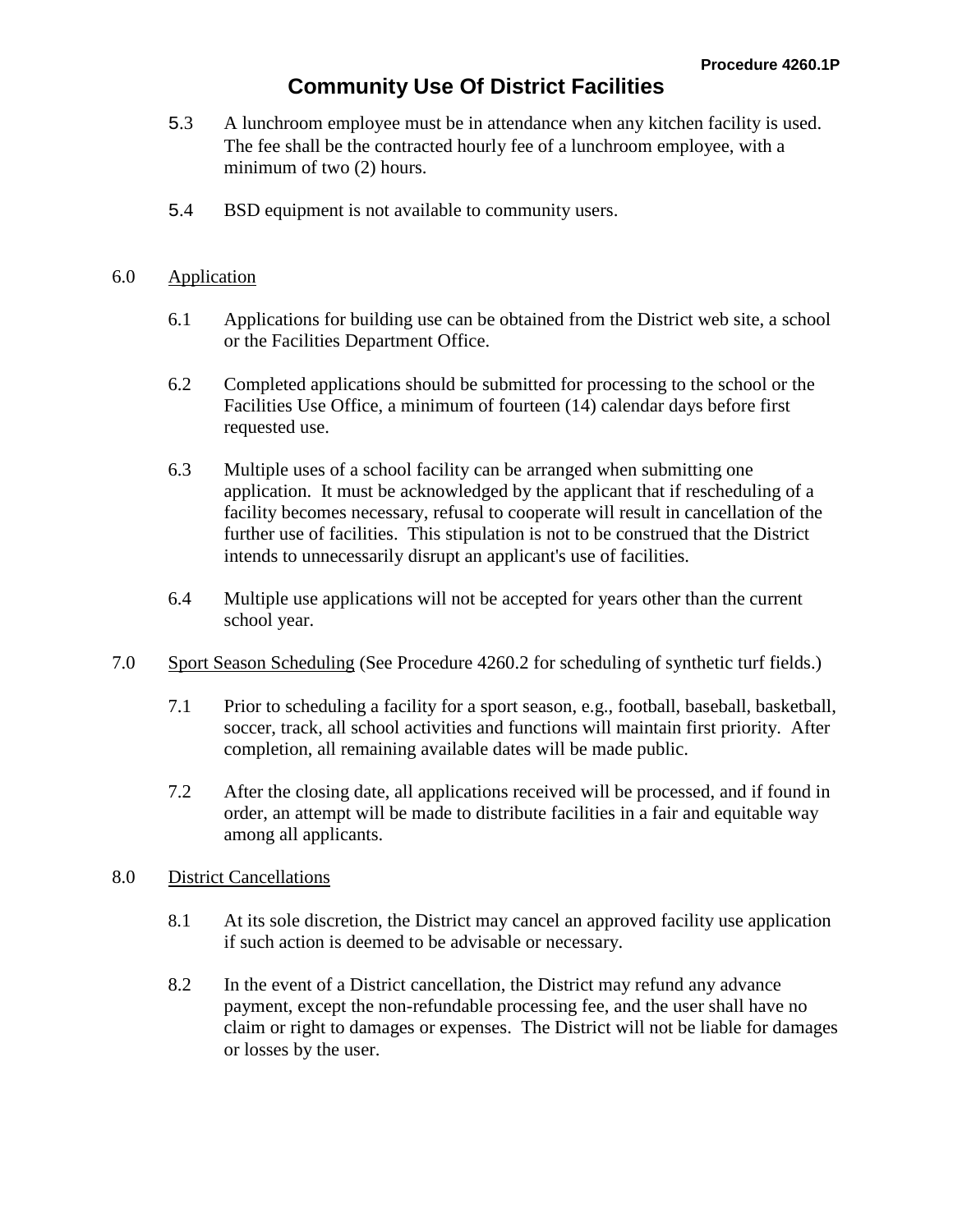- 8.3 A reasonable effort will be made to reschedule any activity disrupted by an emergency condition, e.g., snow, ice, power outage, etc. The District is under no obligation to reschedule facility use that has been disrupted and/or cancelled because of an emergency condition.
- 8.4 In the event an energy crisis initiates power blackouts or "rolling blackouts," the District will not be available for use to community users. The District will refund advance payment, except the non-refundable processing fee, to the user.

#### 9.0 Hours

- 9.1 Access to facilities will be granted in accordance with the time specified on the facilities application form.
- 9.2 Community use of school classrooms may commence no earlier than one hour from the end of the teacher's contract day.
- 9.3 Unless otherwise arranged, evening use of school facilities will conclude no later than 10:30 p.m.
- 10.0 Fields, Grounds, and Other Outdoor Facilities (Playgrounds, practice fields, baseball diamonds, soccer/football, tennis courts, and tracks.) See Procedure 4260.2P regarding use of synthetic turf fields.

High-school athletic directors schedule stadiums.

School fields, grounds, and other outdoor facilities may be used at other than regular school hours in accordance with the following conditions:

- 10.1 The use will not interfere in any way with school activities or functions.
- 10.2 Use that subjects the grounds to undue damage or wear will not be allowed.
- 10.3 Use of fields that creates a hazard or unreasonable restriction of use by others will not be permitted.
- 10.4 All organized use of School District fields must be in accordance with an approved field use application.
- 10.5 All organized use of School District fields must have adult supervision during the activity.
- 10.6 All markings and pre-game preparation will be the responsibility of the organization scheduled for use of the field.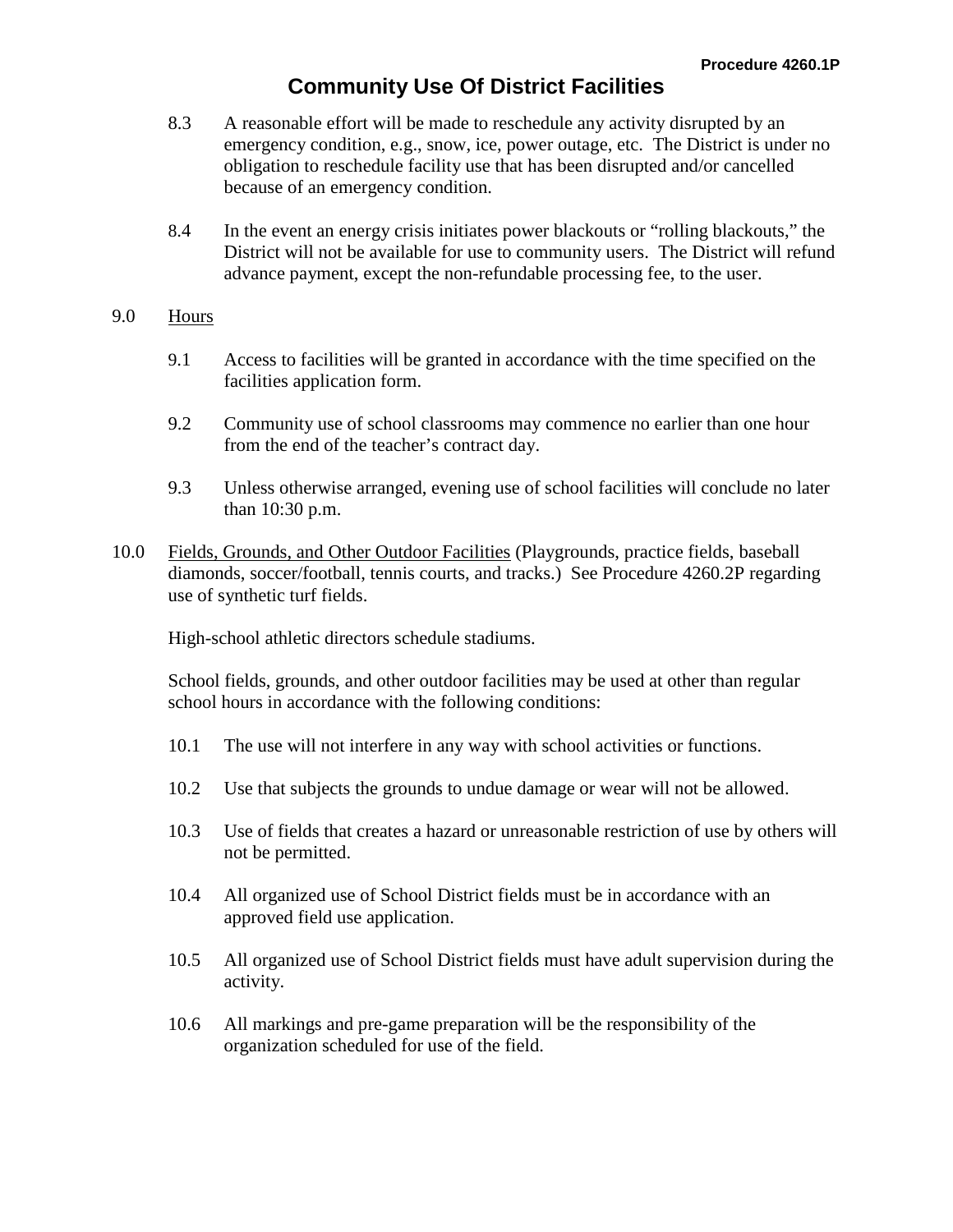- 10.7 Continued use of a field by an organization will be dependent upon said organization leaving the field and spectator area in good order after the activity.
- 10.8 The use of baseball diamonds, tracks, or other athletic fields for golf practice, flying motorized model airplanes, operating vehicles or exercising animals is prohibited.
- 10.9 There is to be no access to a building by persons using the fields unless special arrangements have been made to use the building facilities. A charge may be assessed if a building is used.
- 11.0 Commercialism The Bellevue School District does not wish to compete unfairly with private enterprise. The District reserves the right to reject any application for use of a school facility when it believes a commercial facility should be patronized.
- 12.0 Governmental Agencies Use of school facilities by another governmental agency for meetings or activities, determined by the District to support the mission of the District, may be granted without charge.
- 13.0 Person Responsible/Adult Supervision
	- 13.1 The individual named on the application as the "person in charge" and the organization whose name appears on the application will be held jointly responsible for use of the facility and will accept responsibility for any damage done to school property.
	- 13.2 All organizations using school facilities shall provide an adult supervisor who must remain with the group during all activities and be responsible for the group's compliance with all District rules and regulations.
- 14.0 Nondiscrimination -To the extent consistent with applicable law in order to assure nondiscrimination in the use of all facilities, the Bellevue School District requires a onetime response from groups applying to use its facilities. This response includes:
	- 14.1 A signed statement of nondiscrimination (statement included in application form).
	- 14.2 And/or a copy or explanation of the organization's membership policies and practices. (If membership policies are changed, the District shall be informed of the revision.)
- 15.0 Fire and Safety Regulations Fire and safety regulations of the District, local municipality and State of Washington shall be observed at all times.
- 16.0 Hold Harmless Agreement User shall agree to defend, protect, and indemnify for costs, legal and any and all other expenses or damages and to hold harmless the District, its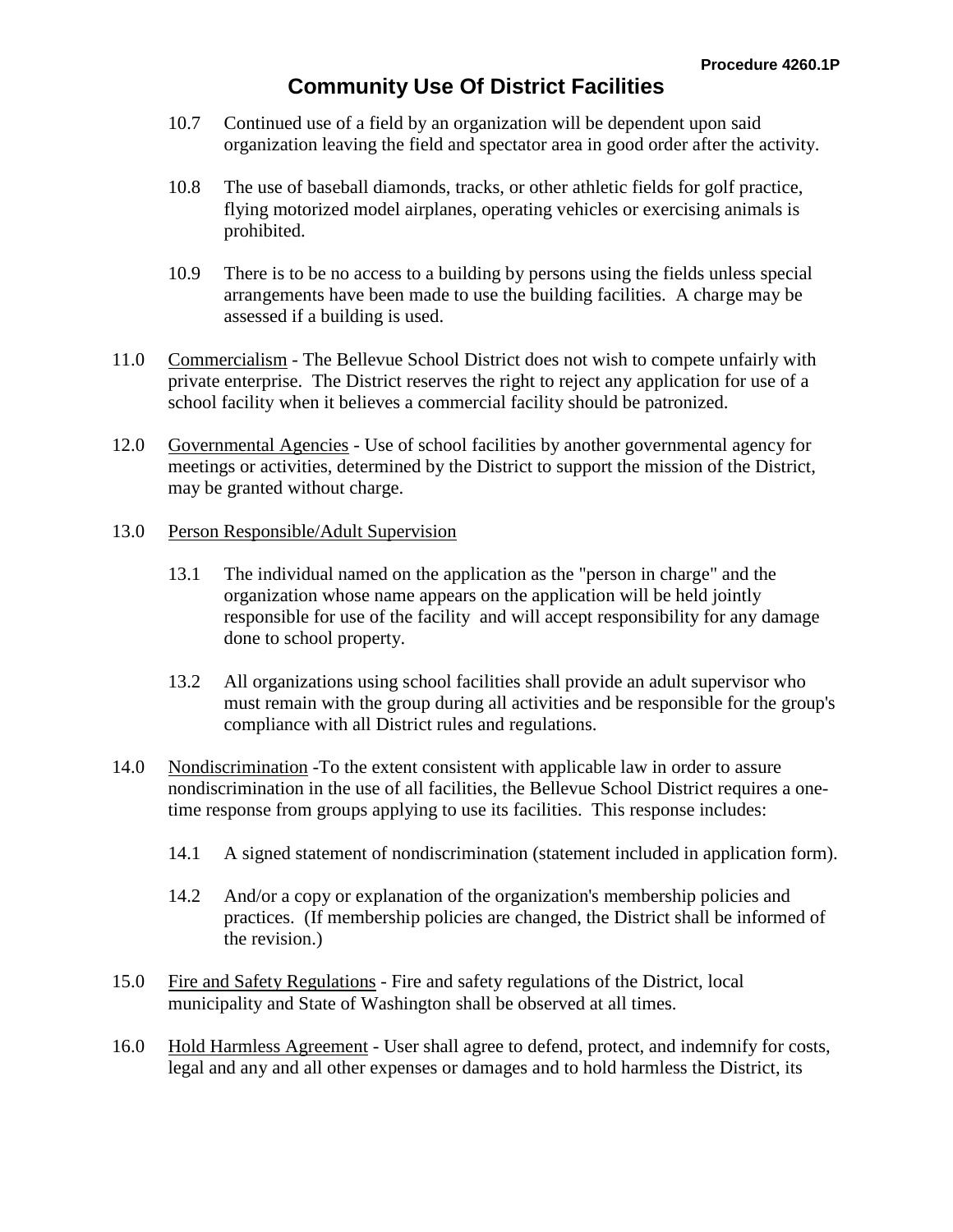officers, employees, agents, and directors from any and all claims, liabilities, or suits arising directly or indirectly out of user's use of the school facilities.

### 17.0 Liability Insurance

.

17.1 User will be required to obtain liability insurance for no less than \$1,000,000 combined single limit bodily injury and property damage. In addition, users will be required to supply a Certificate of Insurance, and an Additional Endorsement form with the following requirements: Bellevue School District, its directors, officials, employees, and volunteers are to be covered and named as an additional insured, on the Commercial General Liability policy with respect to liability arising out of the operations of the insured. The insurance requirement shall be provided to the District thirty (30) days prior to the date of the event.

The General Liability coverage **must be** provided in the form of an endorsement to the insurance. The address to be noted on the certificate of insurance should be 12111 NE 1<sup>st</sup> St., Bellevue, WA 98005.

Failure to provide this certificate and endorsement, thirty (30) days prior to the date of event, (note: blanket endorsement will not be accepted) shall result in cancellation of the facility use and forfeiture of deposit. Individuals and groups involved in certain moderate and high-risk uses (e.g., sports clinics, weight lifting, shop and laboratories) and especially when involving students from the Bellevue School District are required to supply a certificate of insurance indicating full liability coverage. No high risk activities are allowed on District property. A list of high risk activities can be provided by the District upon request.

- 17.2 In an exceptional circumstance, a liability insurance waiver may be acquired from the Facility Department of the Bellevue School District for groups who are unable to obtain the required liability insurance as described in paragraph 16.1 above. It is at the sole discretion of the District, at any time and for any reason, or no reason, to cancel such use and/or discontinue the allowance of users who cannot meet the usual insurance requirements. This exceptional waiver may be allowed only for those activities such as "pick-up" basketball/volleyball games by adults and other similar non-official and non-profit groups for whom obtaining their own insurance is not feasible, and which are engaged in activities that do pose an unacceptable limit of risks.
- 17.3 The District is not now, nor will it be in the future, required to provide or approve a liability insurance waiver. It is understood all participants expressly waive and forever release any claim against the Bellevue School District, its officers, directors, employees, agents, or representatives, which may exist or in the future arise that in any manner occur or are related to the use of the District's facilities. A person participating in an event with a liability waiver, regardless of the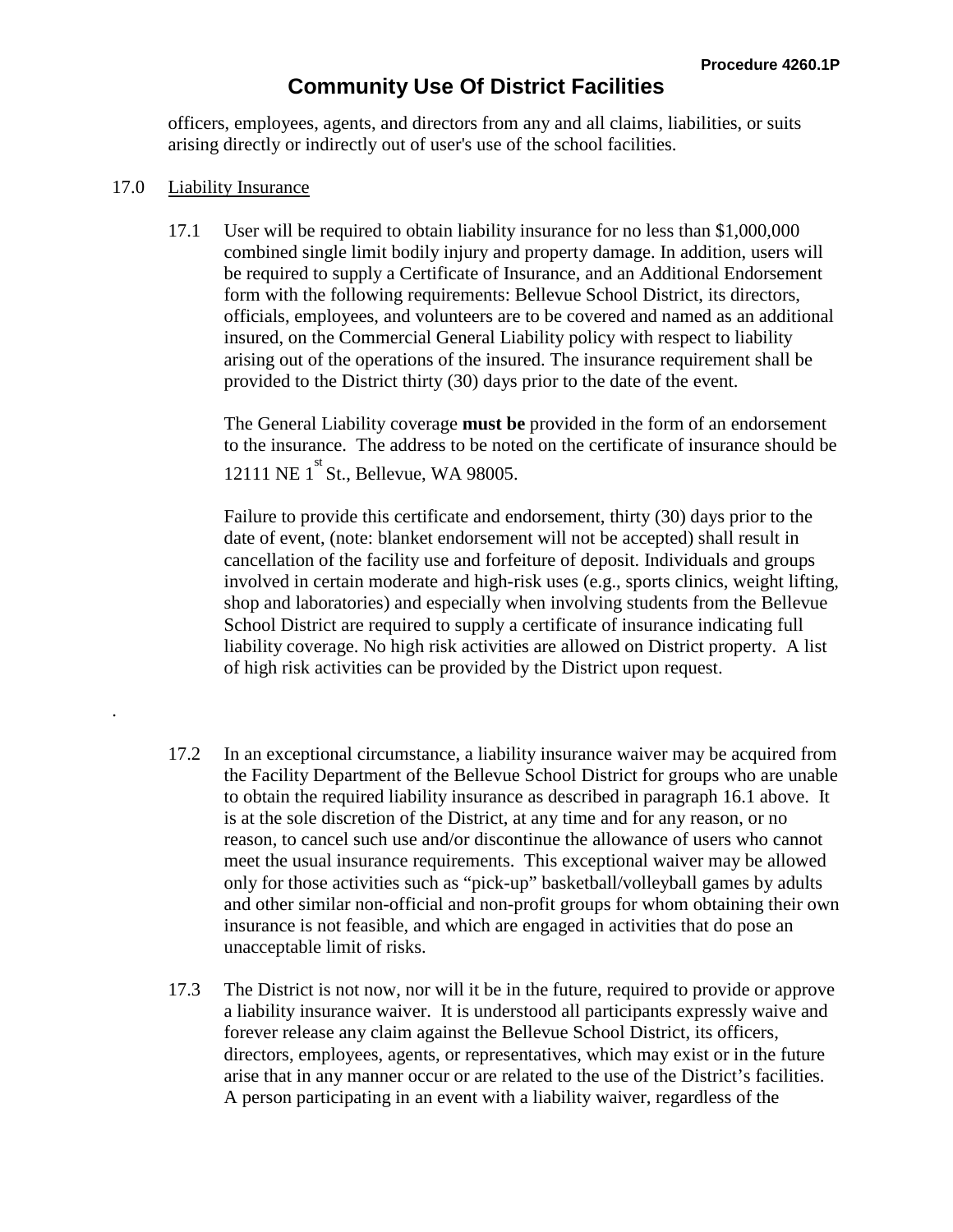participant signing said waiver, does hereby personally assumes any and all risk of any nature of any injury, death or other damage to person or property for each participant's family, heirs, or assigns arising out of the use(s) of the District facilities.

#### 18.0 Damage and Loss of District Property

In the event that property loss or damage occurs during use or occupancy of District facilities, the amount of damage shall be decided by the Superintendent or his/her designee, and an invoice for damages will be presented to the group using or occupying the facilities during the time the loss or damage was sustained.

#### 19.0 Gambling

Games of chance, lotteries, raffles, etc., are not allowed on District property, the exception to this rule being the limited use of such games as entertainment in fund raising events sponsored by the parent and student groups comprising District/School Oriented Groups.

- 20.0 Conduct Profane language, possession of or use of intoxicating liquors, drugs or narcotics, or disruptive conduct shall not be permitted on school premises.
- 21.0 Use of Tobacco, Alcohol, Firearms or Controlled Substance Products The use of all tobacco, alcohol, firearms or controlled substance products is prohibited by state law on school property, including buildings and grounds.
- 22.0 Open Meetings Attendance at an activity held at a school facility by a Class 1 group shall be open to anyone whose interest is consistent with the purpose for which the group is assembled.
- 23.0 Building Keys Under no circumstances should facility keys or alarm access codes be loaned or issued to any building use applicant in accordance with District Policy/Procedures.

### 24.0 Furniture

- 24.1 Tables, chairs, desks, pianos and other furniture and equipment shall not be moved from one room to another unless specifically called for in the application and under the direct supervision of a District employee.
- 24.2 Folding chairs and tables are to be erected and stored by the group using the school facilities.
- 25.0 Decorations